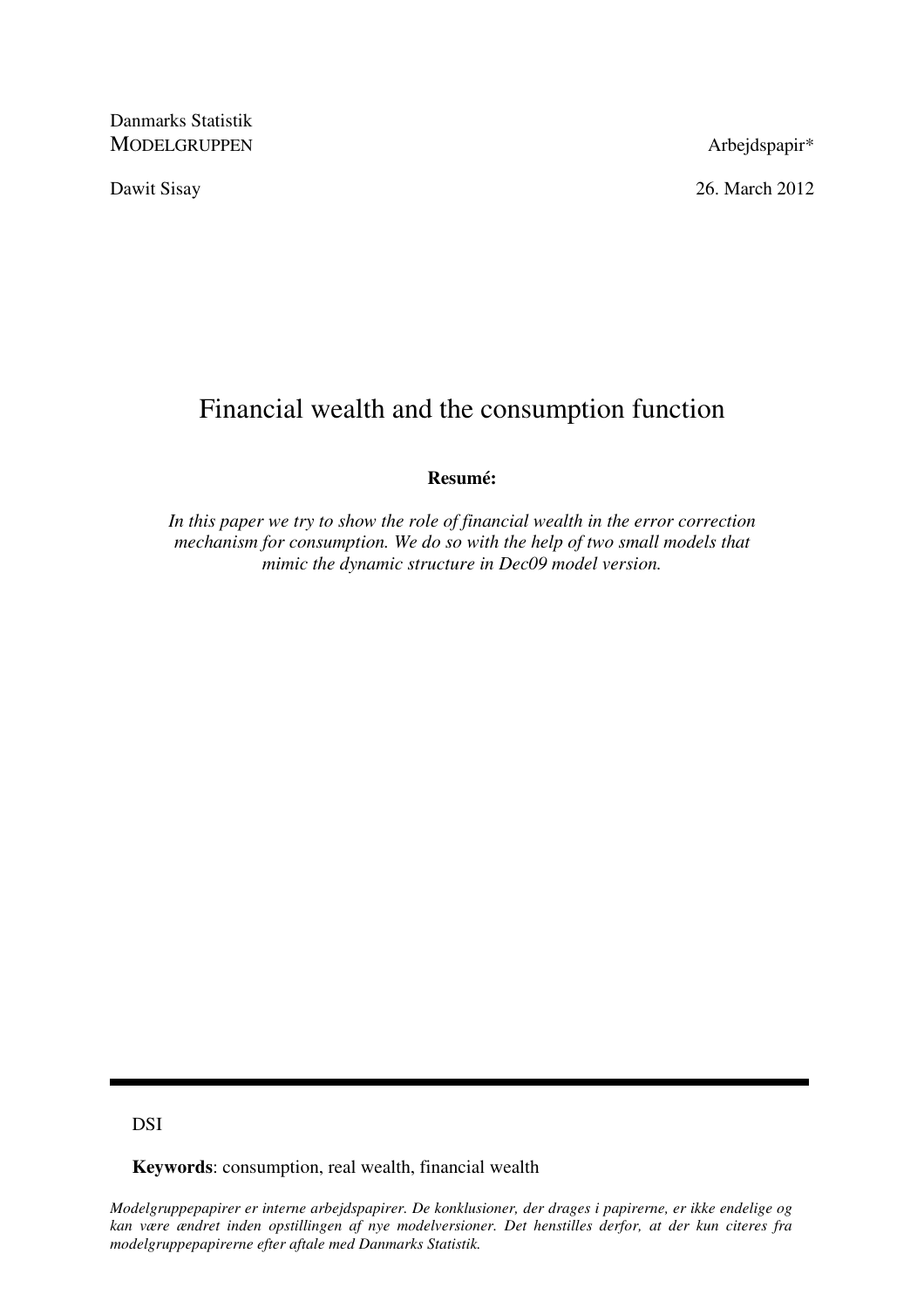### 1. Introduction

Consumption accounts about 50-70% of GDP in most economies. It is a central part of most macroeconomic models. A sizeable body of literature has been devoted to theoretical and empirical models for consumption. One of such models is the life cycle hypothesis that relates consumption to income and wealth. This model is used in ADAM. The long term relation can be given as

 $C = \beta_0 \cdot Y^{\beta_1} W^{1-\beta_1}$  (1)

Where *C* is consumption, *Y* is income and *W* is total wealth. Estimation is carried out in an error correction form. Eq. (1) implies consumption will increase by 1 pct if income and wealth increase by 1 pct.

One of the shortcomings with (1) is that wealth can take different forms – financial savings, pension funds, life insurance funds, stock market wealth and housing wealth – and not all have similar effect on consumption in the short and long run. Different assets have different liquidity, as pointed out by Muellbauer and Lattimore (1995), marginal propensities to spend are less for illiquid assets as the degree of liquidity affects its spendability.

From the class of illiquid assets housing wealth plays a special role. A rise in house price has both positive wealth effect and negative income and substitution effect. For renters only the negative effect operates as they need to save more to get into the housing ladder (Aron et al., 2006). Benito et al. (2006) argues that there is no long-run effect of house prices on consumption. In contrast, Case, Quigley and Shiller (2005) showed that the housing wealth effect is larger than the stock market wealth effect for a panel of US states and panel of 14 countries. Poterba (2000) has shown that the rising stock market has contributed to the rising consumer spending in the 1990s in the US economy.

The literature suggests the importance of accounting the different roles played by the different wealth components. Dam et al. (2004) considered three different functional forms (log-log, linear, and log-linear) with four different wealth components with different spendability weights for the consumption equation in Apr00 model version of ADAM. The results of their exercise show that the different functional forms lead to similar changes regarding the effects of policy changes. In this paper we split the wealth concept in the consumption function into two, financial and real (housing) wealth, and demonstrate the stabilizing role of financial wealth in the consumption equation through multiplier experiments. We consider a simple model that mimics the basic structure of *Dec09* model version. In the following we explain our simple model.

# 2. Setting up the model

We basically need to model the interaction between real wealth, financial wealth and consumption. We, therefore, take the housing model and supplement it with an equation for consumption and financial wealth. The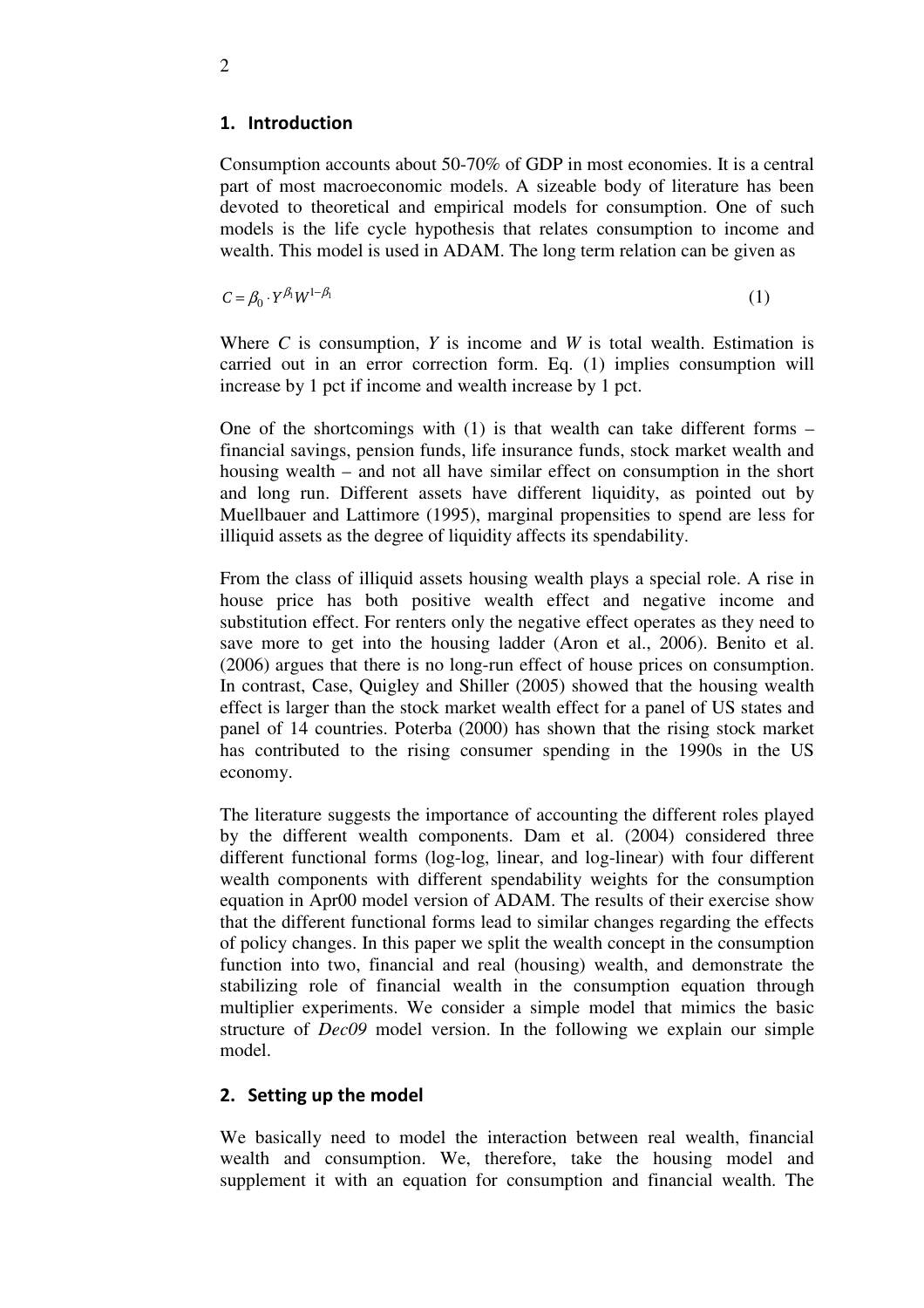consumption equation and financial wealth can be reformulated in the following way

$$
log(cpuxhw / pcpuxh) = \beta_1 \cdot log(yd \_hc / pcpuxh)
$$
  
+ $(1 - \beta_2)log((\gamma_1 \cdot wnf + \gamma_2 \cdot wnr) / pcpuxh)$  (2)  
+ $kcpuxh$   
 $D log(cpuxh / pcpuxh) = \alpha_1 \cdot D log(yd \_hc / pcpuxh)$   
+ $\alpha_2 \cdot log(cpuxh \_1 / cpuxhw \_1)$  (3)  
+ $gcpuxh$   
wnr =  $kknbhl \cdot knbhl + whe \_1 \cdot (phk \cdot fknbhe) / (phk \_1 \cdot fknbhe \_1)$  (4)

$$
wnf = wnf_{-1} + yd_{-}hc - cpuxh - (fibh * pibh) - ipxh
$$
  
\n
$$
wcp = wnf + wnr
$$
  
\n
$$
yd_{-}hc = yd_{-}hcx + 0.035 \cdot wrf
$$
\n(7)

Where, *wnr* is real wealth and *wnf* is financial wealth, and *yd\_hcx* is an exogenous income component net of interest earnings, all the other variables are as defined in ADAM. Equation (2)-(7) and the housing model constitute our simple model.

This model reproduces the essentials of the dynamic structure in *Dec09* model. For instance, a rise in consumption will reduce financial wealth, on one hand, and increase housing price and hence real wealth, on the other hand; through error correction mechanism consumption and wealth returns to equilibrium. The reaction of consumption to a change in income or in the propensity to consume depends on the relative importance of real wealth and financial wealth in the consumption equation. That is, the relative size of  $\gamma_1$  and  $\gamma_2$  in (2) will affect the short term and long term reactions of consumption. An easy way to illustrate these points is to make a multiplier experiment.

### 3. Multiplier experiments

#### *A. Temporary shock to consumption*

In this experiment consumption is raised by 1 bil. krone temporarily for one year. Figure 1 shows the effect on consumption and house price for different values of  $\gamma_1$  and  $\gamma_2$ . The role of the financial wealth in stabilizing consumption is significant. The larger the value of  $\gamma$  is relative to  $\gamma$ <sub>2</sub>, or the larger financial wealth is relative to total wealth, the quicker consumption and house price find equilibrium. The initial increase in consumption raises house price. The increase in house price induces investment in housing, which consequently drives house price back to equilibrium. In the same way, after an initial increase, consumption finds its way back to equilibrium through error correction and a fall in financial wealth. In an extreme case where  $\gamma_1 = 1$  and  $\gamma_2 = 1$ 0, consumption and house price reaches equilibrium smoothly and quickly. The intuition is clear, the question is how high should  $\gamma_1$  and  $\gamma_2$  be?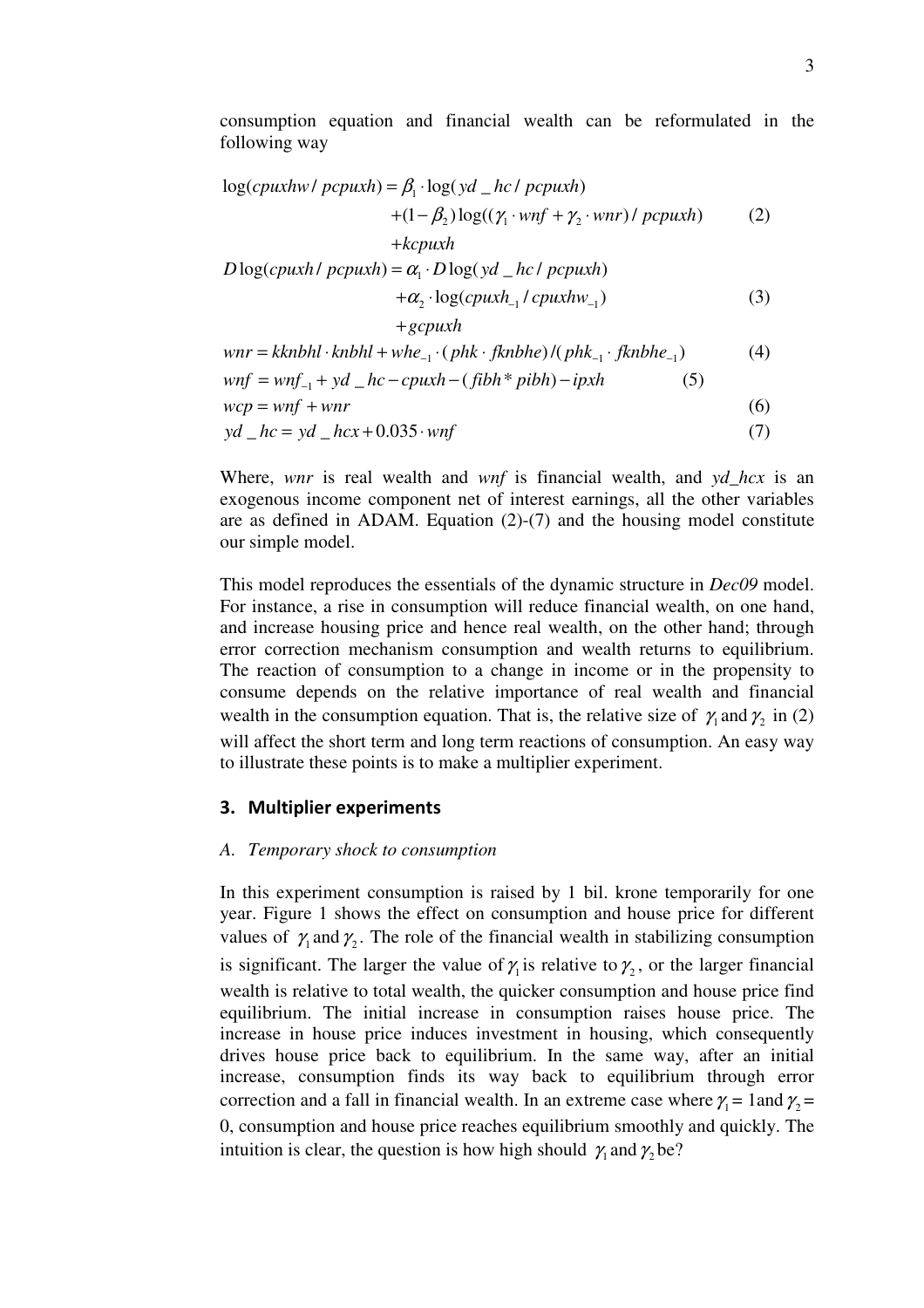**Figure 1. Effects on consumption and house price** 



*B. Permanent shock to income* 

In this experiment we raise the exogenous income component permanently by 1 pct, figure 2 shows the effect on consumption and house price. In this case, consumption permanently increases, and the higher  $\gamma_1$  is relative to  $\gamma_2$ , the more stable is the transition of consumption to equilibrium.

**Figure 2. Effects on consumption and house price** 



#### 4. A simple text book model

The role of financial wealth in stability can be further highlighted with the help of a simple text book model, with a linear consumption function and a simple proportional relation between real wealth and consumption. Consider the model

$$
C = \alpha_1 Y + \alpha_2 W f + \alpha_3 W r \tag{8a}
$$

$$
Wf = Wf_{-1} + (Y + rWf_{-1}) - C - I \tag{8b}
$$

$$
Wr = \kappa C \tag{8c}
$$

$$
I = \Delta Wr + \delta Wr_{-1} \tag{8d}
$$

Where *C* is consumption, *Y* is income, *I* is investment, *Wf* is financial wealth, *Wr* is real wealth (housing wealth), and *r* is interest rate. In steady state, all variables grow at a rate  $g = r = 3.5\%$  or 1.5% real growth given a constant growth rate of 2% in prices. Real wealth is a constant proportion of